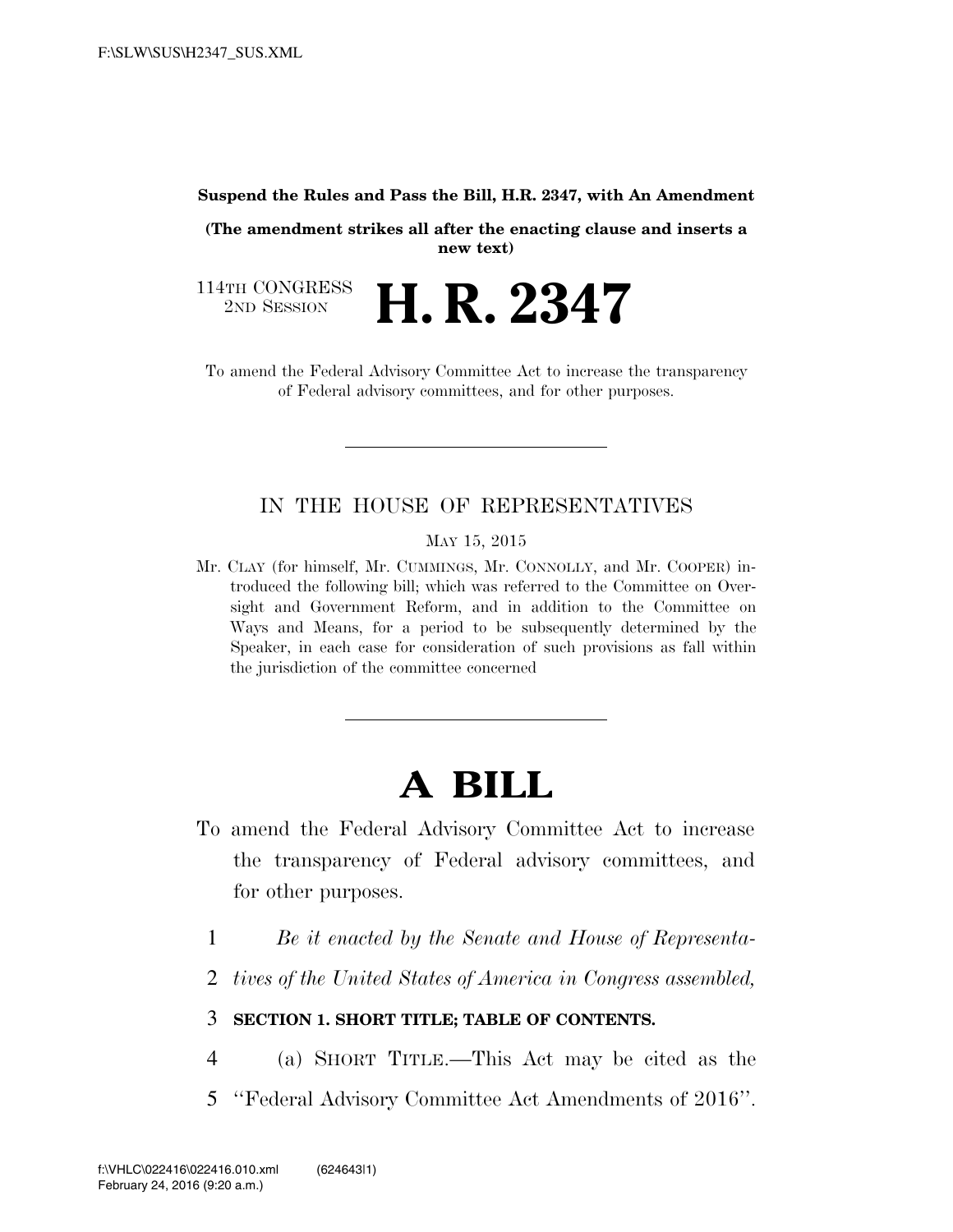#### 1 (b) TABLE OF CONTENTS.—The table of contents for

- 2 this Act is as follows:
	- Sec. 1. Short title; table of contents.
	- Sec. 2. Ensuring independent advice and expertise.
	- Sec. 3. Preventing efforts to circumvent the Federal Advisory Committee Act and public disclosure.
	- Sec. 4. Increasing transparency of advisory committees.
	- Sec. 5. Managing Federal advisory committees.
	- Sec. 6. Comptroller General review and reports.
	- Sec. 7. Application of Federal Advisory Committee Act to Trade Advisory Committees.
	- Sec. 8. Definitions.
	- Sec. 9. Technical and conforming amendments.
	- Sec. 10. Effective date.
	- Sec. 11. No additional funds authorized.

#### 3 **SEC. 2. ENSURING INDEPENDENT ADVICE AND EXPERTISE.**

4 (a) BAR ON POLITICAL LITMUS TESTS.—Section 9

5 of the Federal Advisory Committee Act (5 U.S.C. App.)

- 6 is amended—
- 7 (1) in the section heading, by inserting ''MEM-8 BERSHIP;" after "ADVISORY COMMITTEES;";
- 9 (2) by redesignating subsections (b) and (c) as 10 subsections (e) and (f), respectively; and
- 11 (3) by inserting after subsection (a) the fol-12 lowing:

 ''(b) APPOINTMENTS MADE WITHOUT REGARD TO POLITICAL AFFILIATION OR ACTIVITY.—All appointments to advisory committees shall be made without regard to political affiliation or political activity, unless required by Federal statute.''.

18 (b) MINIMIZING CONFLICTS OF INTEREST.—Section 19 9 of the Federal Advisory Committee Act (5 U.S.C. App.),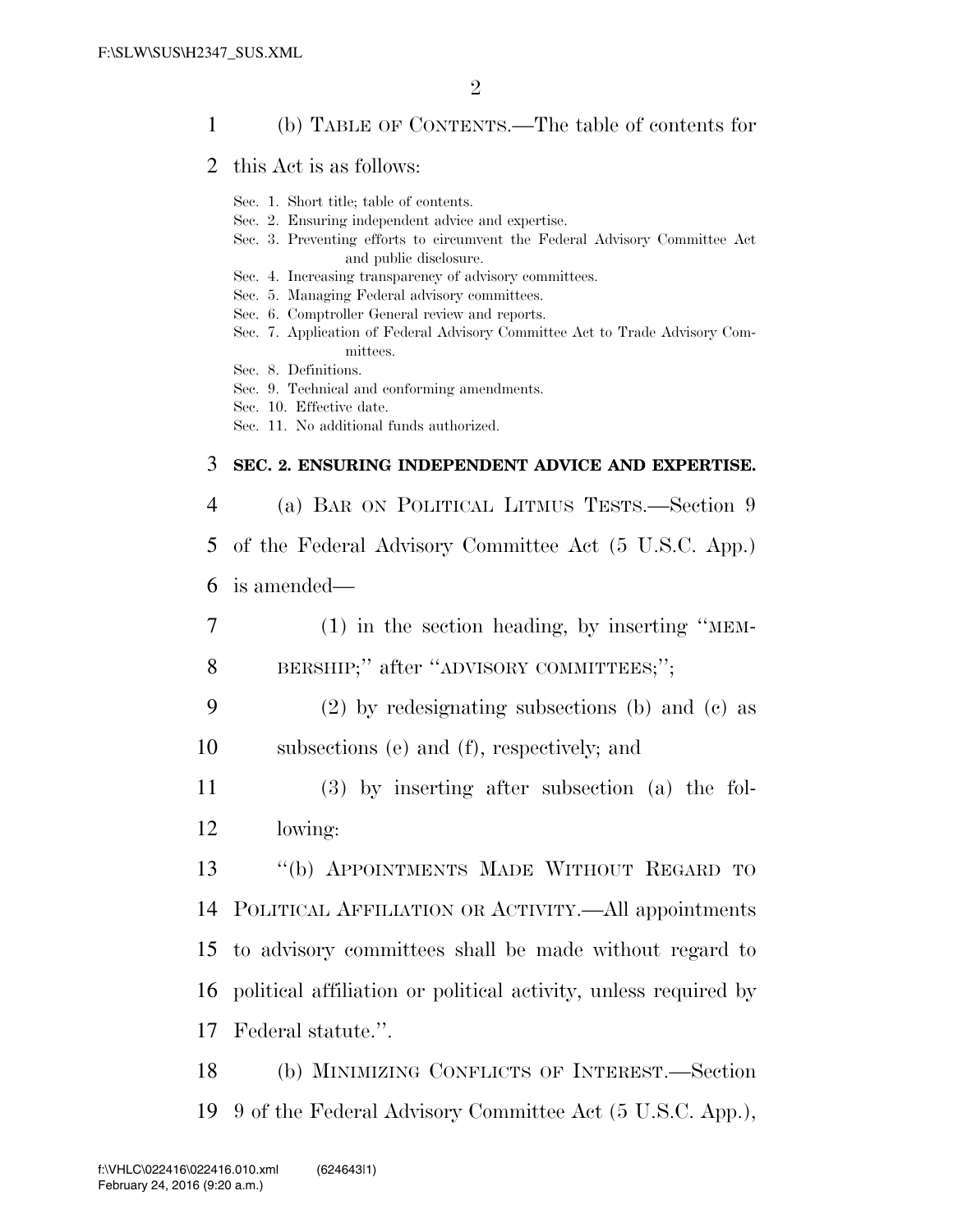as amended by subsection (a) of this section, is further amended by inserting after subsection (b) (as added by such subsection (a)) the following:

4 "(c) PUBLIC NOMINATIONS OF COMMITTEE MEM- BERS.—Prior to appointing members to an advisory com- mittee, the head of an agency shall give interested persons an opportunity to suggest potential committee members. The agency shall include a request for comments in the Federal Register notice required under subsection (a) and provide a mechanism for interested persons to comment through the official website of the agency. The agency shall consider any comments submitted under this sub-section in selecting the members of an advisory committee.

14 "(d) DESIGNATION OF COMMITTEE MEMBERS.—

- 15 "(1) An individual appointed to an advisory committee who is not a full-time or permanent part- time officer or employee of the Federal Government shall be designated as—
- ''(A) a special Government employee, if the individual is providing advice based on the indi-vidual's expertise or experience; or

 "(B) a representative, if the individual is representing the views of an entity or entities outside of the Federal Government.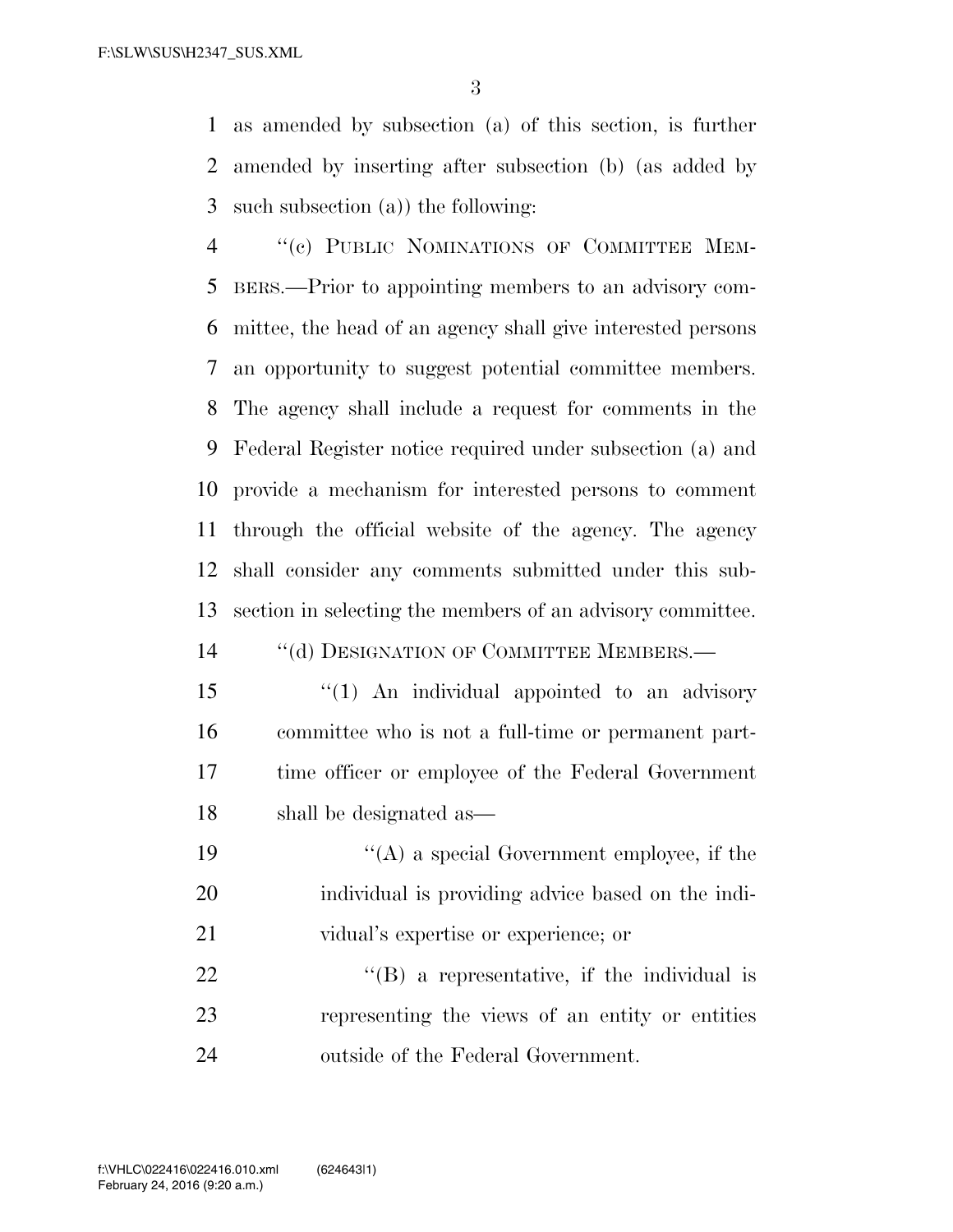''(2) An agency may not designate committee members as representatives to avoid subjecting them to Federal ethics rules and requirements. ''(3) The designated agency ethics official for each agency shall review the members of each advi- sory committee that reports to the agency to deter- mine whether each member's designation is appro- priate, and to redesignate members if appropriate. The designated agency ethics official shall certify to the head of the agency that such review has been made—

12 ''(A) following the initial appointment of members; and

14 ''(B) at the time a committee's charter is renewed, or, in the case of a committee with an 16 indefinite charter, every 2 years.

17 ''(4) The head of each agency shall inform each individual appointed to an advisory committee that reports to the agency whether the individual is ap- pointed as a special Government employee or as a representative. The agency head shall provide each committee member with an explanation of the dif- ferences between special Government employees and representatives and a summary of applicable ethics requirements. The agency head, acting through the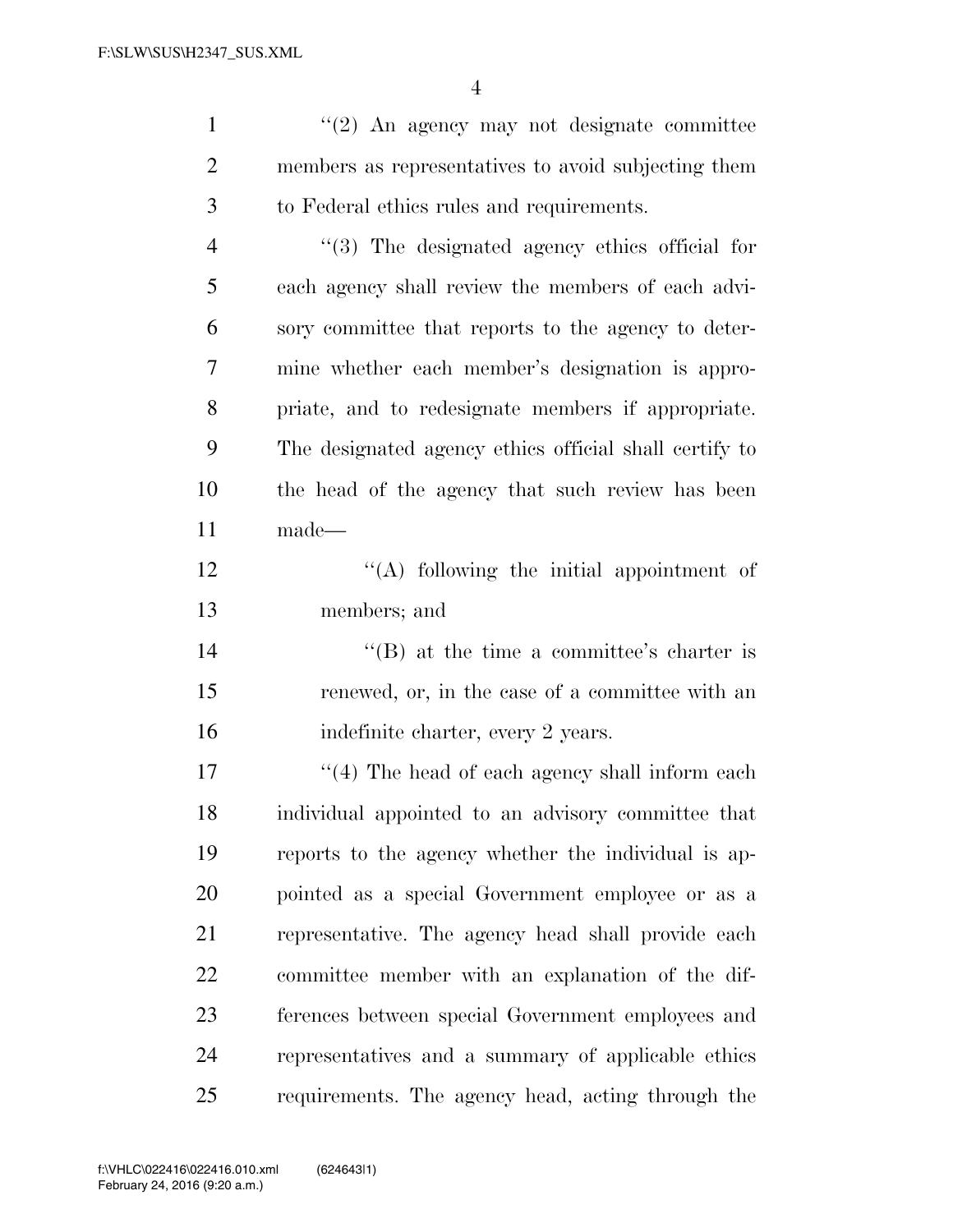designated agency ethics official, shall obtain signed and dated written confirmation from each committee member that the member received and reviewed the information required by this paragraph.

 ''(5) The Director of the Office of Government Ethics shall provide guidance to agencies on what to include in the summary of ethics requirements re-quired by paragraph (4).

 ''(6) The head of each agency shall, to the ex- tent practicable, develop and implement strategies to minimize the need for written determinations under section 208(b)(3) of title 18, United States Code. Strategies may include such efforts as improving outreach efforts to potential committee members and seeking public input on potential committee mem-bers.''.

 (c) REGULATIONS IMPLEMENTING FACA.—Section 7(c) of the Federal Advisory Committee Act (5 U.S.C. App.) is amended by inserting ''promulgate regulations and'' after ''The Administrator shall''.

 (d) ENSURING INDEPENDENT ADVICE AND REC- OMMENDATIONS.—The Federal Advisory Committee Act (5 U.S.C. App.) is amended—

(1) in section 8—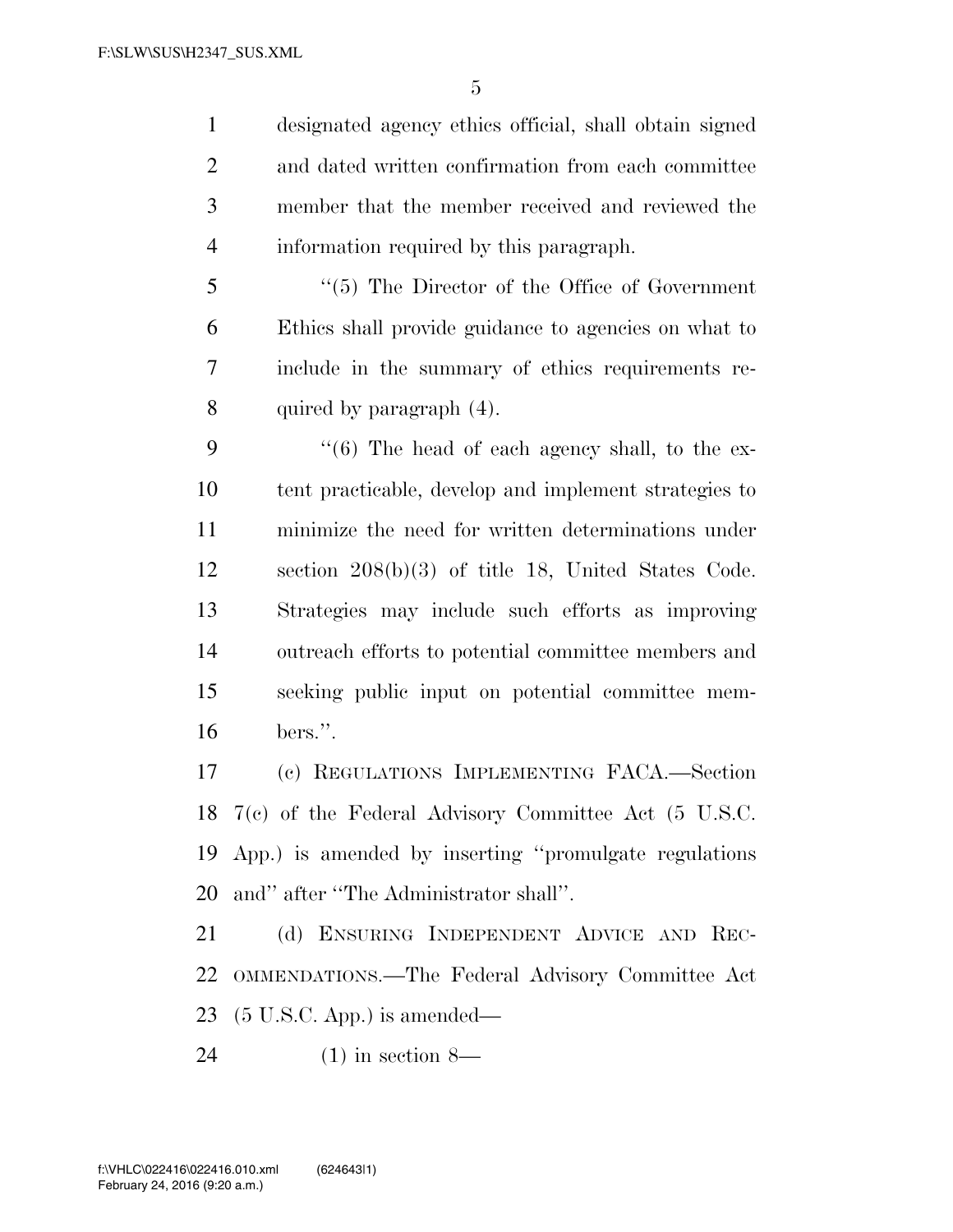| $\mathbf{1}$   | $(A)$ in the section heading, by inserting                     |
|----------------|----------------------------------------------------------------|
| $\overline{2}$ | "INDEPENDENT ADVICE AND<br>RECOMMENDA-                         |
| 3              | TIONS;" after "RESPONSIBILITIES OF AGENCY                      |
| $\overline{4}$ | $HEADS;$ ";                                                    |
| 5              | (B) by redesignating subsection (b) as sub-                    |
| 6              | section $(c)$ ; and                                            |
| 7              | (C) by inserting after subsection (a) the                      |
| 8              | following:                                                     |
| 9              | "(b) The head of each agency shall ensure that the             |
| 10             | agency does not interfere with the free and independent        |
| 11             | participation, expression of views, and deliberation by        |
| 12             | committee members. Each advisory committee shall in-           |
| 13             | clude a statement describing the process used by the advi-     |
| 14             | sory committee in formulating the advice and rec-              |
| 15             | ommendations when they are transmitted to the agency.";        |
| 16             | and                                                            |
| 17             | $(2)$ in section 10-                                           |
| 18             | $(A)$ in the section heading, by inserting ";                  |
| 19             | CHAIR" after "ATTENDANCE"; and                                 |
| 20             | (B) by inserting after subsection (f) the                      |
| 21             | following new subsection:                                      |
| 22             | "(g) The Chair shall not be an employee of the agen-           |
| 23             | cy to which the advisory committee reports, unless—            |
| 24             | $\cdot\cdot(1)$ a statute specifically authorizes selection of |
| 25             | such an employee as the Chair; or                              |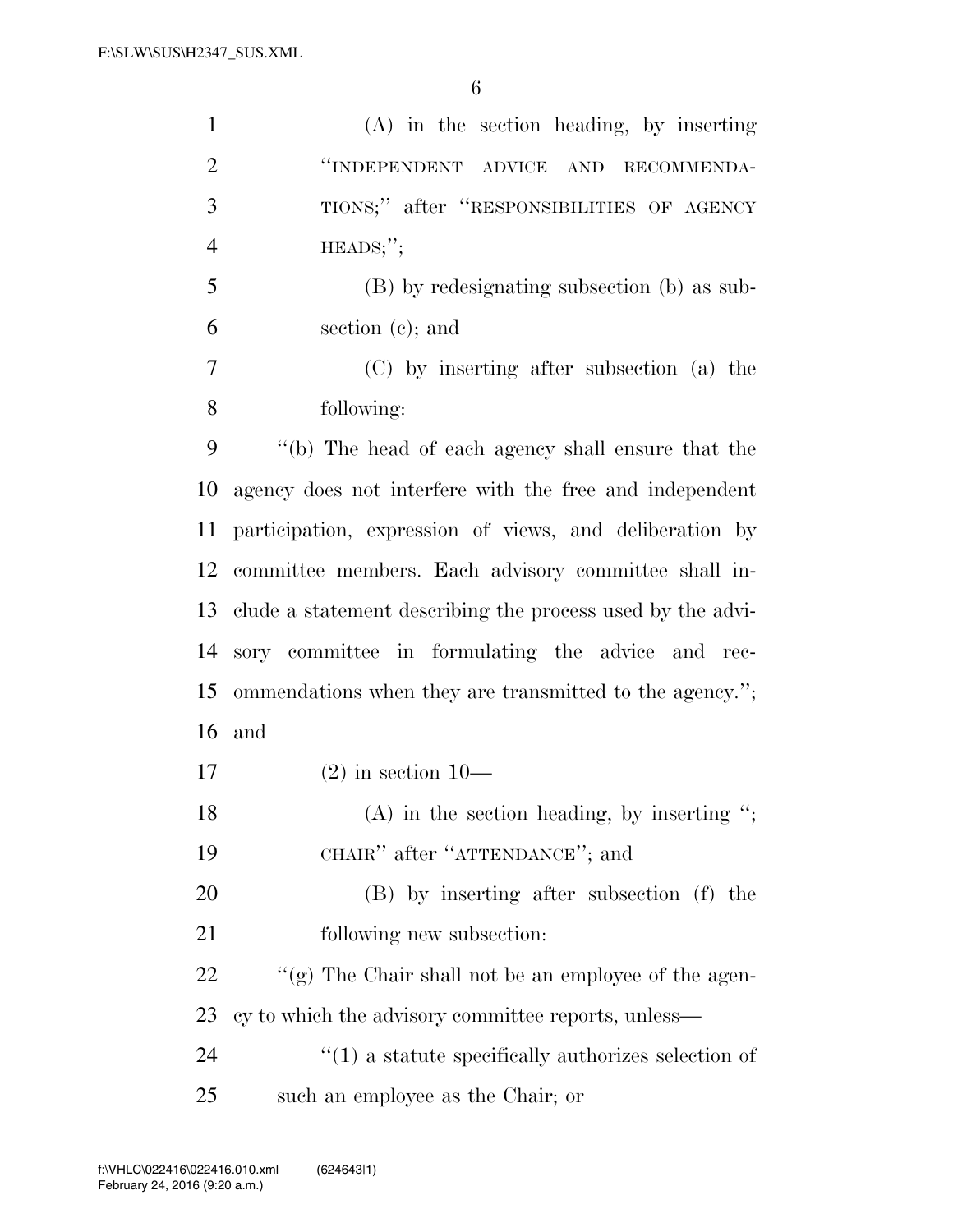1  $\langle (2)$  the head of the agency directs an employee to serve as the Chair.''.

## **SEC. 3. PREVENTING EFFORTS TO CIRCUMVENT THE FED- ERAL ADVISORY COMMITTEE ACT AND PUB-LIC DISCLOSURE.**

 (a) DE FACTO MEMBERS.—Section 4 of the Federal Advisory Committee Act (5 U.S.C. App.) is amended by adding at the end the following new subsection:

9 "(d) TREATMENT OF INDIVIDUAL AS MEMBER.—An individual who is not a full-time or permanent part-time officer or employee of the Federal Government shall be regarded as a member of a committee if the individual regularly attends and participates in committee meetings as if the individual were a member, even if the individual does not have the right to vote or veto the advice or rec-ommendations of the advisory committee.''.

 (b) SUBCOMMITTEES.—Section 4 of the Federal Ad- visory Committee Act (5 U.S.C. App.), as amended by subsection (a) of this section, is further amended by strik-ing subsection (a) and inserting the following:

 ''(a) APPLICATION.—The provisions of this Act or of any rule, order, or regulation promulgated under this Act shall apply to each advisory committee, including any sub- committee or subgroup thereof, except to the extent that any Act of Congress establishing any such advisory com-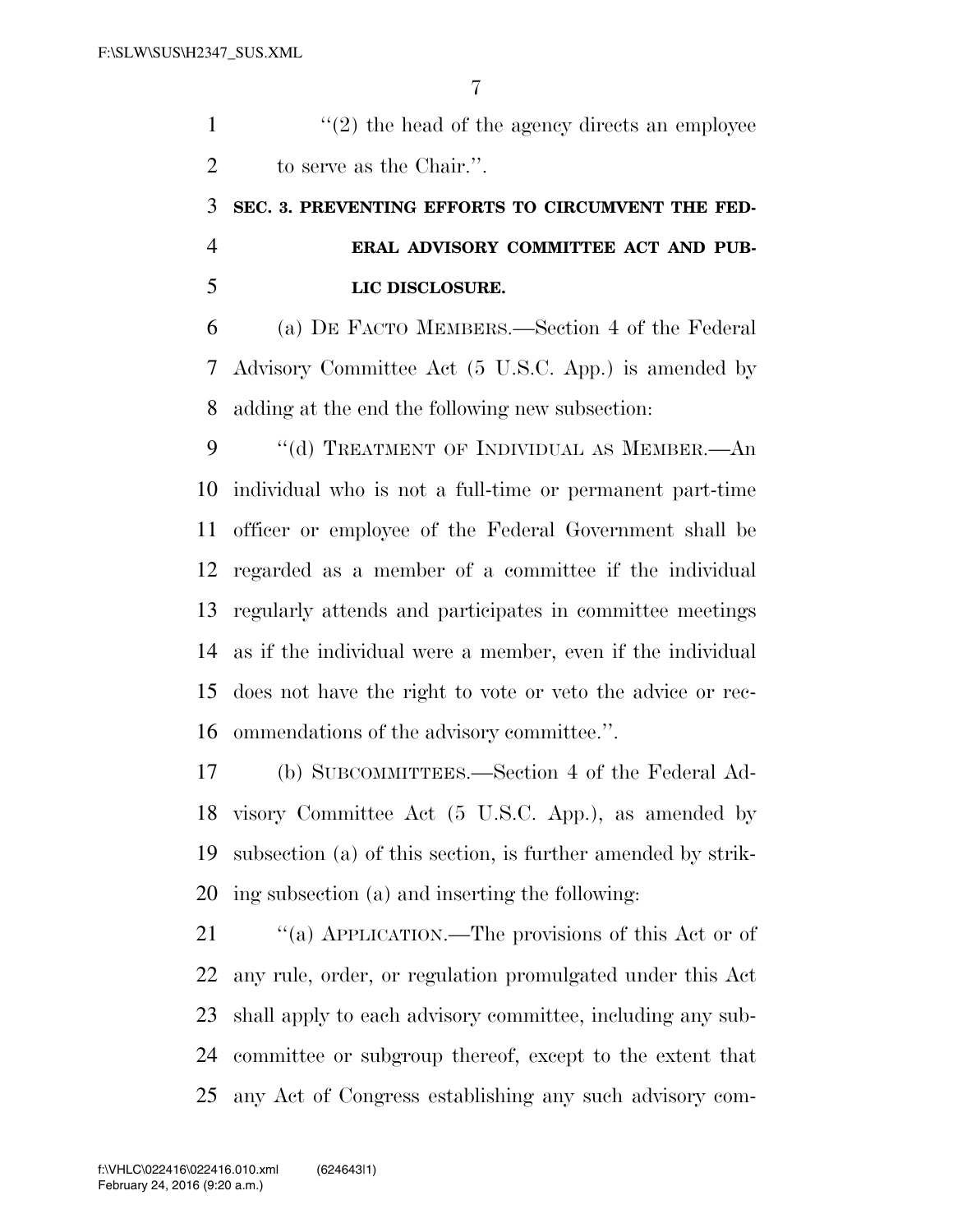mittee specifically provides otherwise. Any subcommittee or subgroup that reports to a parent committee estab- lished under section 9(a) is not required to comply with section 9(f).''.

 (c) COMMITTEES CREATED UNDER CONTRACT.— Section 3(2) of the Federal Advisory Committee Act (5 U.S.C. App.) is amended in the matter following subpara- graph (C) by adding at the end the following: ''An advi- sory committee is considered to be established by an agen- cy, agencies, or the President if it is formed, created, or organized under contract, other transactional authority, cooperative agreement, grant, or otherwise at the request or direction of an agency, agencies, or the President.''.

 (d) ADVISORY COMMITTEES CONTAINING SPECIAL GOVERNMENT EMPLOYEES.—Section 4 of the Federal Ad- visory Committee Act (5 U.S.C. App.), as amended by subsections (a) and (b) of this section, is further amended by adding at the end the following new subsection:

 ''(e) SPECIAL GOVERNMENT EMPLOYEES.—Com- mittee members appointed as special Government employ- ees shall not be considered full-time or permanent part- time officers or employees of the Federal Government for purposes of determining the applicability of this Act under section 3(2).''.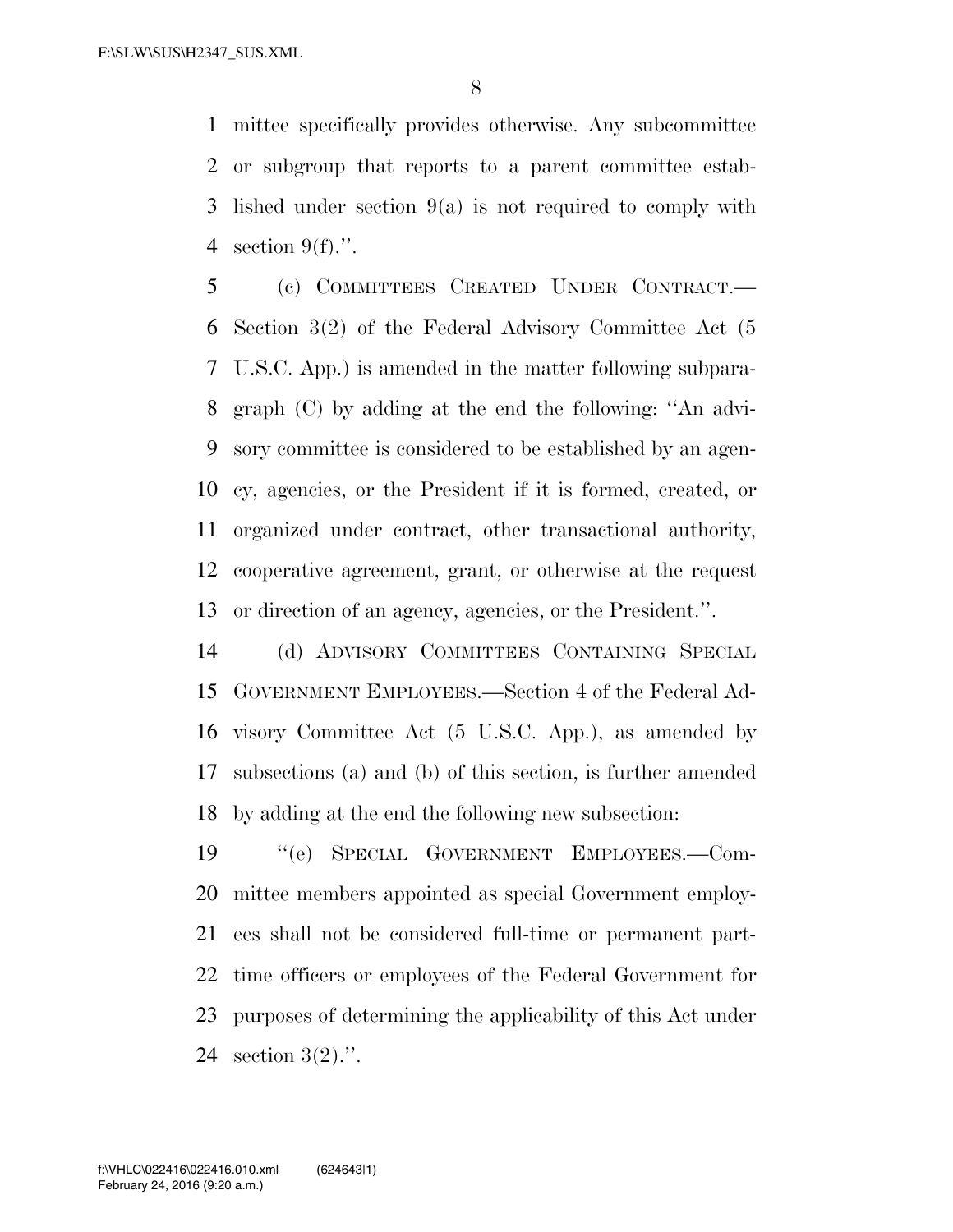## 1 **SEC. 4. INCREASING TRANSPARENCY OF ADVISORY COM-**2 **MITTEES.**

3 (a) INFORMATION REQUIREMENT.—Section 11 of the 4 Federal Advisory Committee Act (5 U.S.C. App.) is 5 amended to read as follows:

### 6 **''SEC. 11. DISCLOSURE OF INFORMATION.**

 ''(a) IN GENERAL.—With respect to each advisory committee, the head of the agency to which the advisory committee reports shall make publicly available in accord-ance with subsection (b) the following information:

11  $\frac{1}{1}$  The charter of the advisory committee.

 $\frac{12}{2}$  ''(2) A description of the process used to estab-13 lish and appoint the members of the advisory com-14 mittee, including the following:

15 ''(A) The process for identifying prospec-16 tive members.

17  $\text{``(B)}$  The process of selecting members for 18 balance of viewpoints or expertise.

19  $\cdot$  ''(C) The reason each member was ap-20 pointed to the committee.

21 "'(D) A justification of the need for rep-22 resentative members, if any.

23 "(3) A list of all current members, including, 24 for each member, the following:

25 "(A) The name of any person or entity 26 that nominated the member.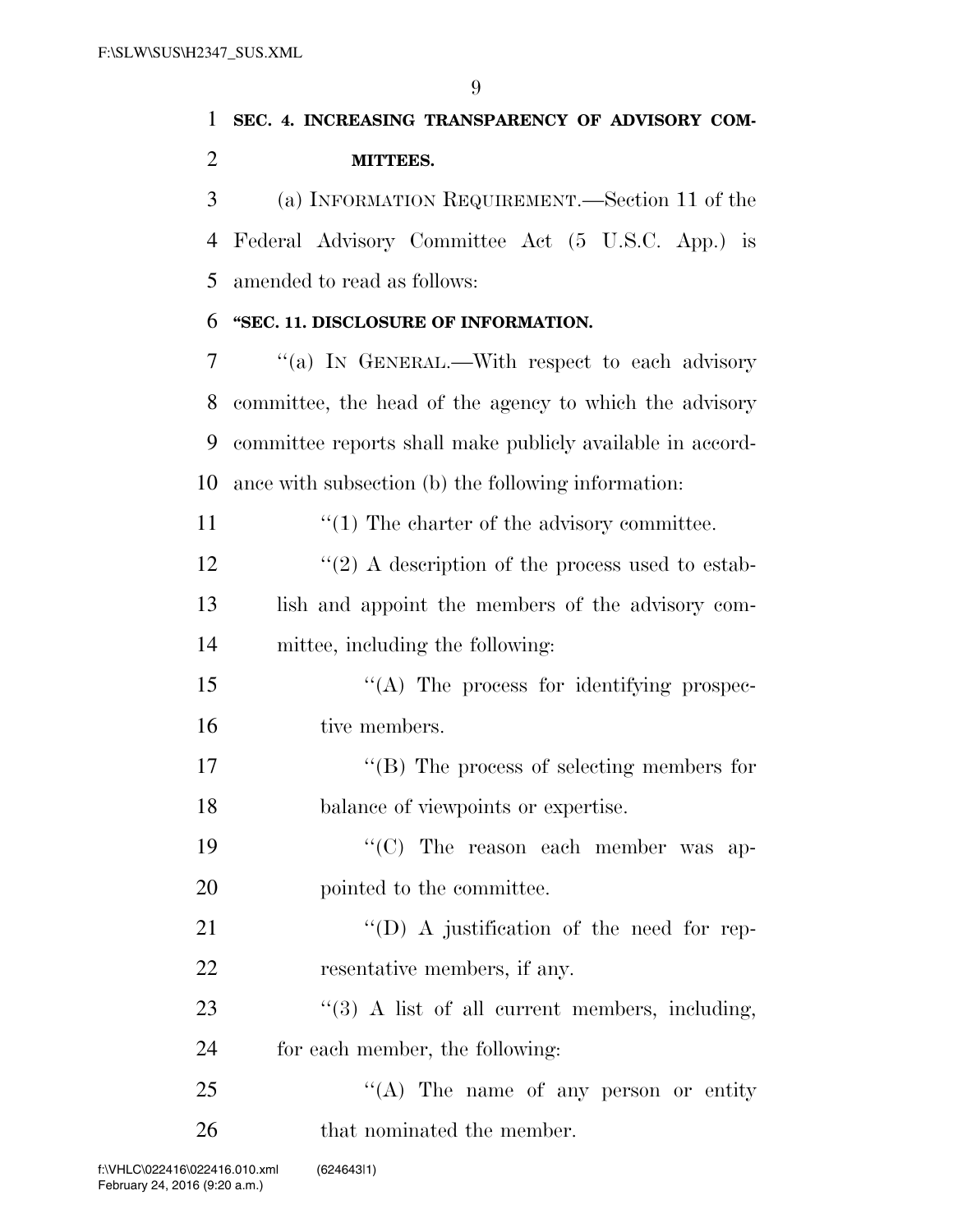1 ''(B) Whether the member is designated as a special Government employee or a representa-tive.

 ''(C) In the case of a representative, the individuals or entity whose viewpoint the mem-ber represents.

 ''(4) A list of all members designated as special Government employees for whom written certifi- cations were made under section 208(b) of title 18, United States Code, a copy of each such certifi- cation, a summary description of the conflict necessi- tating the certification, and the reason for granting the certification.

 $\frac{14}{2}$  ''(5) Any recusal agreement made by a member or any recusal known to the agency that occurs dur- ing the course of a meeting or other work of the committee.

18  $\frac{16}{6}$  A summary of the process used by the ad-visory committee for making decisions.

 $\frac{1}{20}$  Detailed minutes of all meetings of the committee and a description of committee efforts to make meetings accessible to the public using online technologies (such as video recordings) or other techniques (such as audio recordings).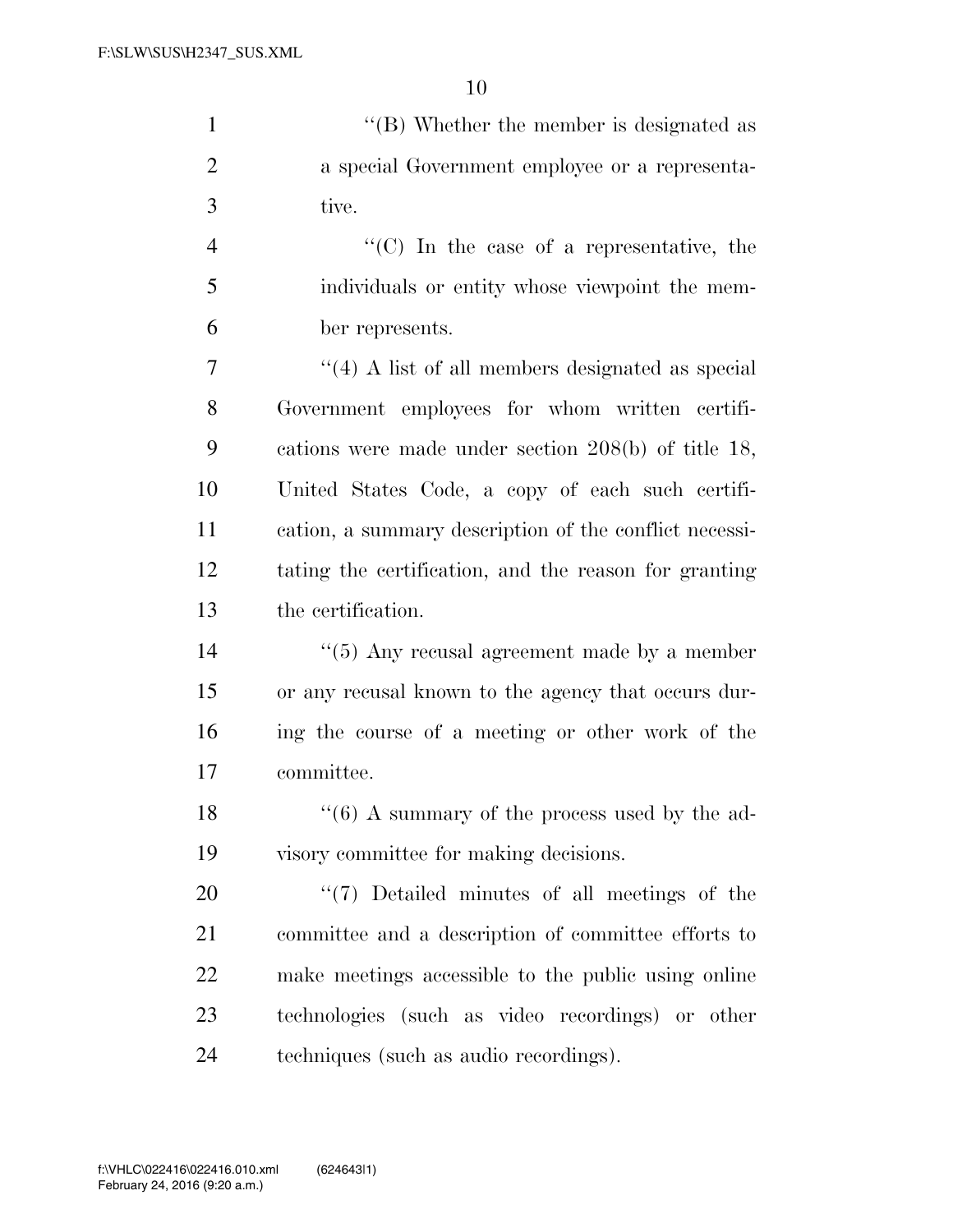''(8) Any written determination by the Presi- dent or the head of the agency to which the advisory committee reports, pursuant to section 10(d), to close a meeting or any portion of a meeting and the reasons for such determination.

 ''(9) Notices of future meetings of the com-mittee.

8 "(10) Any additional information considered relevant by the head of the agency to which the advi-sory committee reports.

11 "(b) MANNER OF DISCLOSURE.—

12 "(1) IN GENERAL.—Except as provided in para- graph (2), the head of an agency shall make the in- formation required to be disclosed under this section available electronically on the official public website of the agency and to the Administrator at least 15 calendar days before each meeting of an advisory committee. If the head of the agency determines that such timing is not practicable for any required infor- mation, such head shall make the information avail- able as soon as practicable but no later than 48 hours before the next meeting of the committee. An agency may withhold from disclosure any informa-24 tion that would be exempt from disclosure under sec-25 tion 552 of title 5, United States Code.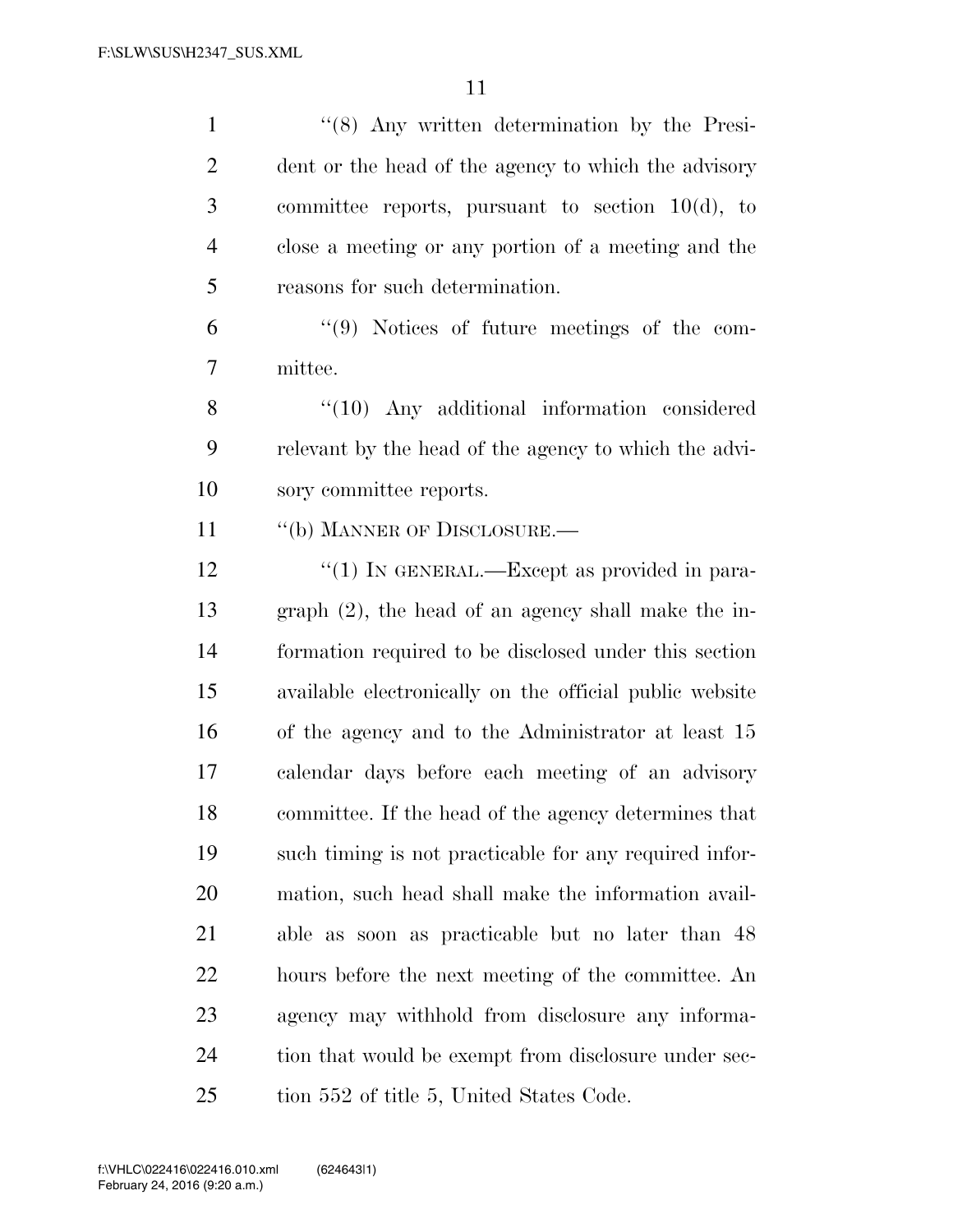1 ''(2) WEBSITE AVAILABILITY.—The head of an agency shall make available electronically, on the of- ficial public website of the agency, detailed minutes and, to the extent available, a transcript or audio or video recording of each advisory committee meeting not later than 30 calendar days after such meeting. 7 "(3) GRANT REVIEWS.—In the case of grant re- views, disclosure of information required by sub- section (a)(3) may be provided in the aggregate rather than by individual grant.

11 "(c) PROVISION OF INFORMATION BY ADMINIS- TRATOR OF GENERAL SERVICES.—The Administrator of General Services shall provide, on the official public website of the General Services Administration, electronic access to the information made available by each agency under this section.

17 "(d) AVAILABILITY OF MEETING MATERIALS.—Ex- cept where prohibited by contractual agreements entered into prior to the effective date of this Act, agencies and advisory committees shall make available to any person, at actual cost of duplication, copies of advisory committee meeting materials.''.

 (b) CHARTER FILING.—Subsection (f) of section 9 of the Federal Advisory Committee Act (5 U.S.C. App.), as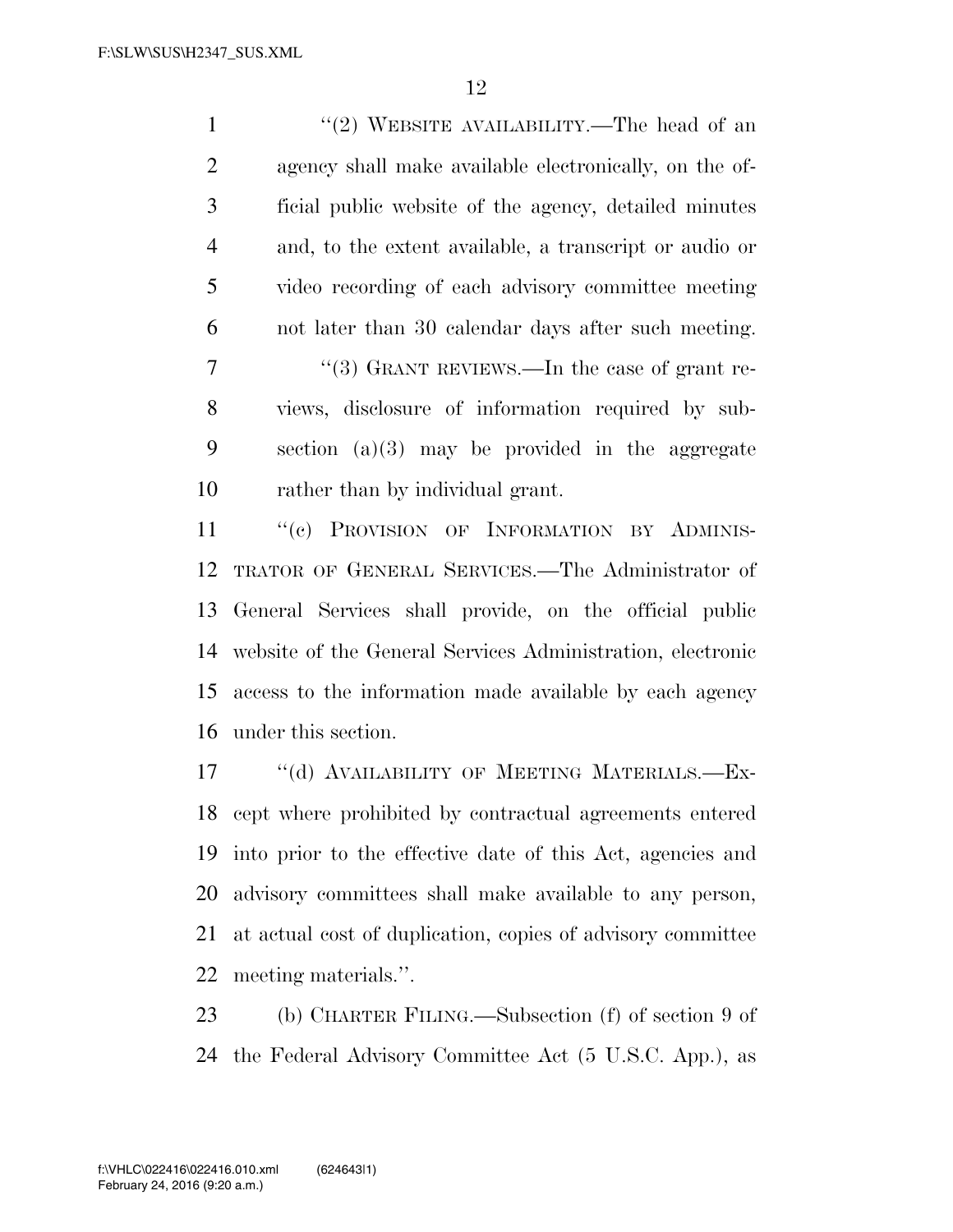redesignated by section 2(a) of this Act, is amended to read as follows:

 ''(f) No advisory committee shall meet or take any action until an advisory committee charter has been filed with the Administrator, the head of the agency to whom any advisory committee reports, and the standing commit- tees of the Senate and of the House of Representatives having legislative jurisdiction of such agency. Such charter shall contain the following information in the following order:

11  $\frac{1}{1}$  The committee's official designation.

12 ''(2) The authority under which the committee is established.

14 ''(3) The committee's objectives and the scope of its activity.

 $(4)$  A description of the duties for which the committee is responsible, and, if such duties are not solely advisory, a specification of the authority for such functions.

20  $\frac{1}{20}$  The agency or official to whom the com-mittee reports.

22  $\frac{1}{6}$  The agency responsible for providing the necessary support for the committee.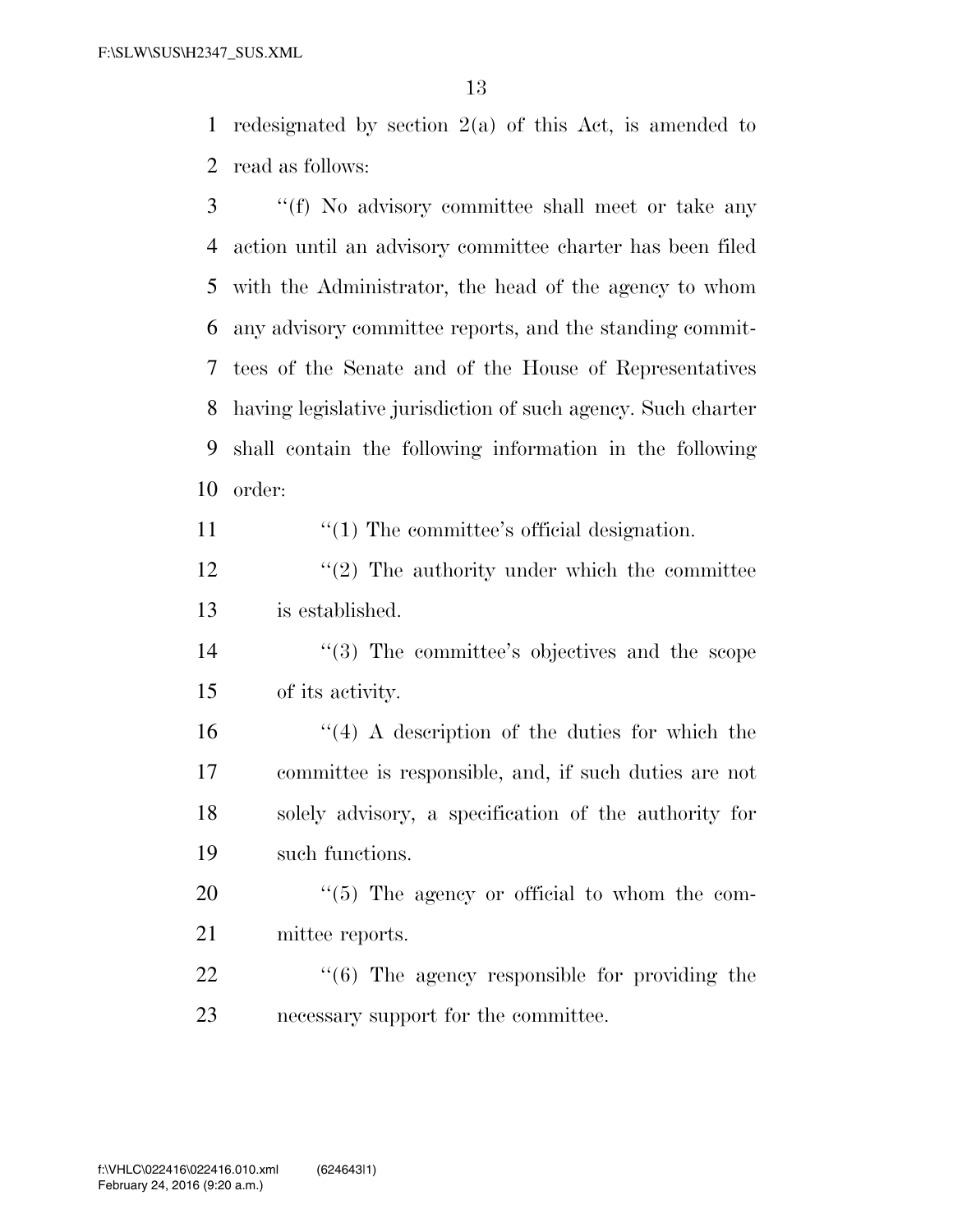| $\mathbf{1}$   | $\lq(7)$ The responsibilities of the officer or em-  |
|----------------|------------------------------------------------------|
| $\overline{2}$ | ployee of the Federal Government designated under    |
| 3              | section $10(e)$ .                                    |
| $\overline{4}$ | $\cdot$ (8) The estimated number and frequency of    |
| 5              | committee meetings.                                  |
| 6              | $\lq(9)$ The period of time necessary for the com-   |
| 7              | mittee to carry out its purposes.                    |
| 8              | $\lq(10)$ The committee's termination date, if less  |
| 9              | than two years from the date of the committee's es-  |
| 10             | tablishment.                                         |
| 11             | $\lq(11)$ The estimated number of members and a      |
| 12             | description of the expertise needed to carry out the |
| 13             | objectives of the committee.                         |
| 14             | $\lq(12)$ A description of whether the committee     |
| 15             | will be composed of special Government employees,    |
| 16             | representatives, or members from both categories.    |
| 17             | $\cdot$ (13) Whether the agency intends to create    |
| 18             | subcommittees and if so, the agency official author- |
| 19             | ized to exercise such authority.                     |
| 20             | $\lq(14)$ The estimated annual operating costs in    |
| 21             | dollars and full-time equivalent positions for such  |
| 22             | committee.                                           |
| 23             | $\lq(15)$ The record keeping requirements of the     |
| 24             | committee.                                           |
| 25             | $\cdot$ (16) The date the charter is filed.          |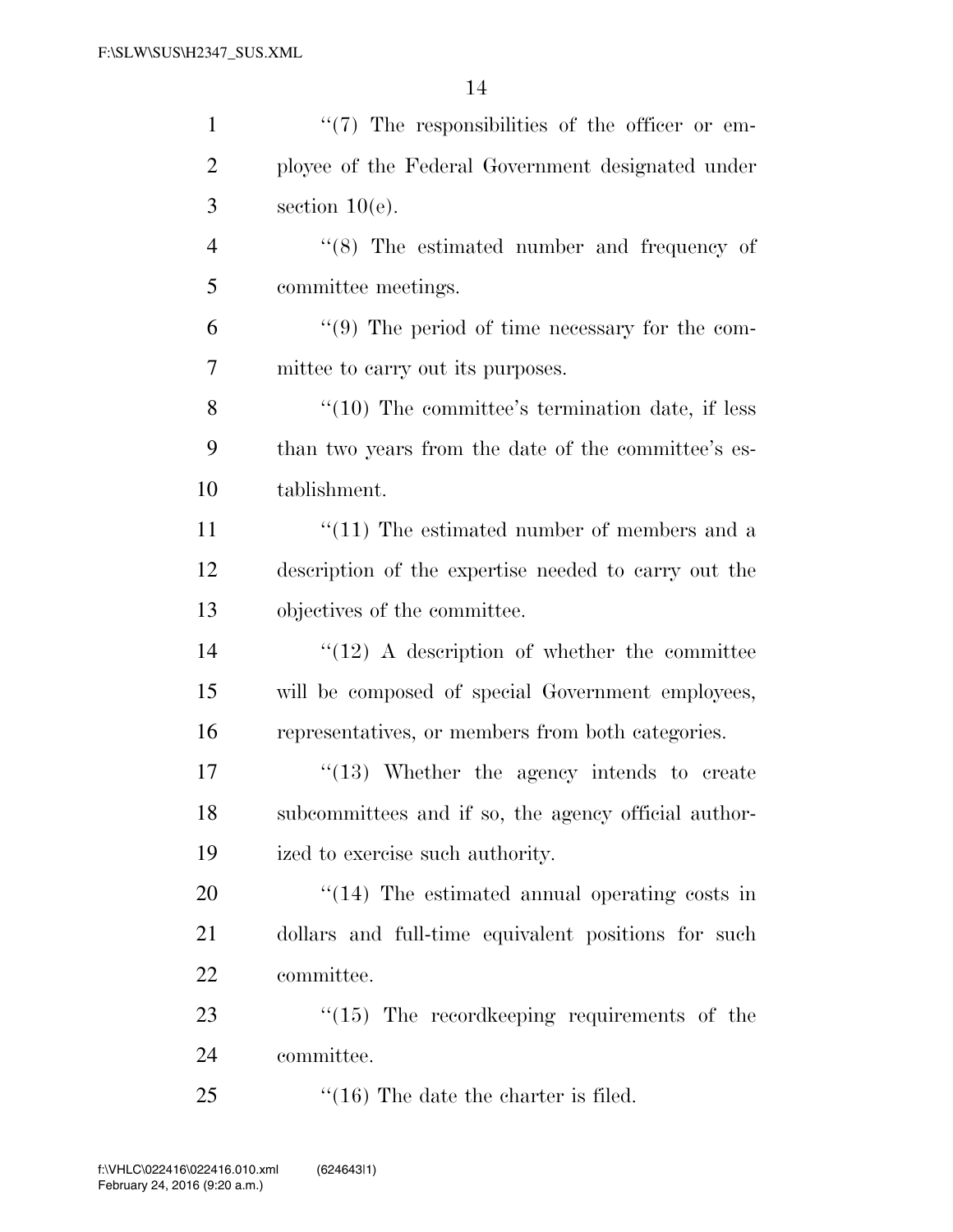A copy of any such charter shall also be furnished to the Library of Congress.''.

#### **SEC. 5. MANAGING FEDERAL ADVISORY COMMITTEES.**

 (a) COMMITTEE MANAGEMENT OFFICERS.—Sub- section (c) of section 8 of the Federal Advisory Committee Act (5 U.S.C. App.), as redesignated by section 2(d) of this Act, is amended to read as follows:

8 ''(c) The head of each agency that has an advisory committee shall designate an Advisory Committee Man-agement Officer who shall—

11  $\frac{1}{2}$   $\frac{1}{2}$  be a senior official who is—

 $'$ (A) an expert in implementing the re- quirements of this Act and regulations promul-gated pursuant to this Act; and

15 "(B) the primary point of contact for the General Services Administration;

 $\frac{17}{2}$  ''(2) be responsible for the establishment, man- agement, and supervision of the advisory committees of the agency, including establishing procedures, per- formance measures, and outcomes for such commit-21 tees;

 $(3)$  assemble and maintain the reports, records, and other papers (including advisory com- mittee meeting materials) of any such committee during its existence;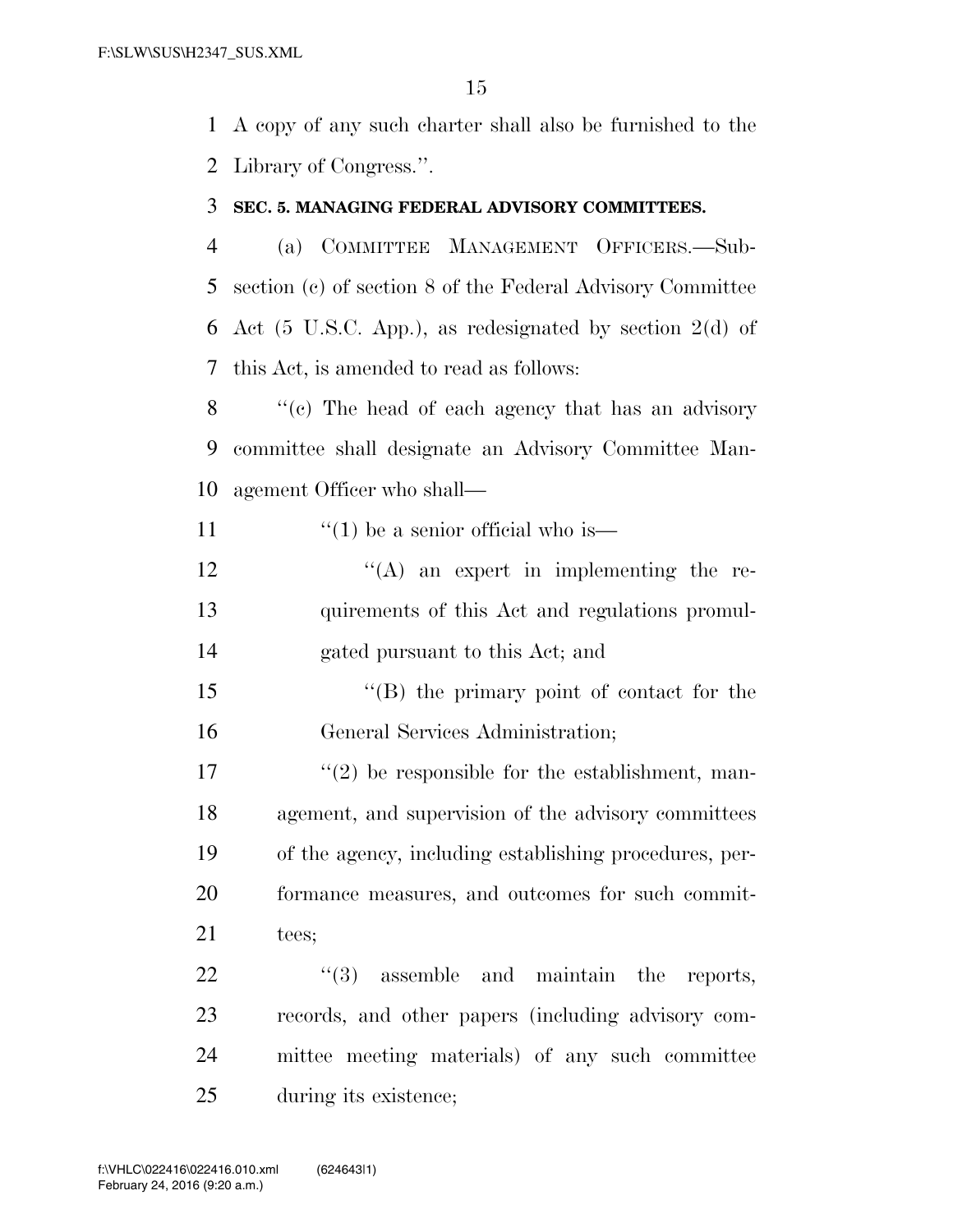| $\mathbf{1}$   | $(4)$ ensure any such committee and cor-                       |
|----------------|----------------------------------------------------------------|
| $\overline{c}$ | responding agency staff adhere to the provisions of            |
| 3              | this Act and any regulations promulgated pursuant              |
| $\overline{4}$ | to this Act;                                                   |
| 5              | $\cdot\cdot$ (5) maintain records on each employee of any      |
| 6              | such committee and completion of training required             |
| 7              | for any such employee;                                         |
| 8              | $\cdot\cdot\cdot(6)$ be responsible for providing the informa- |
| 9              | tion required in section 7(b) of this Act to the Ad-           |
| 10             | ministrator; and                                               |
| 11             | $\lq(7)$ carry out, on behalf of that agency, the              |
| 12             | provisions of section 552 of title 5, United States            |
| 13             | Code, with respect to the reports, records, and other          |
| 14             | papers described in paragraph $(3)$ .".                        |
| 15             | SEC. 6. COMPTROLLER GENERAL REVIEW AND REPORTS.                |
| 16             | (a) REVIEW.—The Comptroller General of the United              |
| 17             | States shall review compliance by agencies with the Fed-       |
|                | 18 eral Advisory Committee Act, as amended by this Act, in-    |
| 19             | cluding whether agencies are appropriately appointing ad-      |
| 20             | visory committee members as either special Government          |
| 21             | employees or representatives.                                  |
| 22             | (b) REPORT.—The Comptroller General shall submit               |
| 23             | to the committees described in subsection (c) two reports      |
| 24             | on the results of the review, as follows:                      |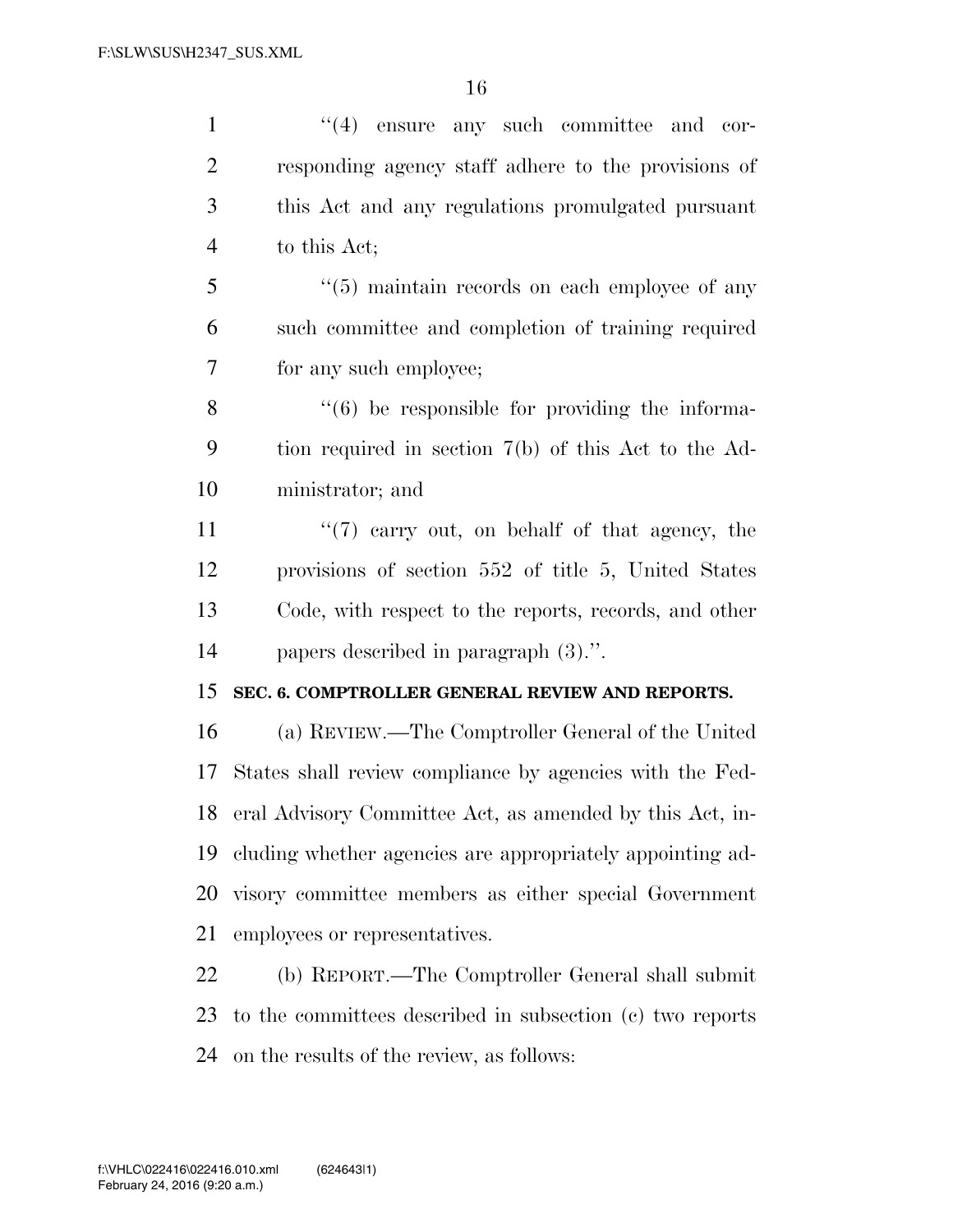(1) The first report shall be submitted not later than one year after the date of promulgation of reg- ulations under section 7(c) of the Federal Advisory Committee Act (5 U.S.C. App.), as amended by sec-5 tion  $2(e)$ .

 (2) The second report shall be submitted not later than five years after such date of promulgation of regulations.

 (c) COMMITTEES.—The committees described in this subsection are the Committee on Oversight and Govern- ment Reform of the House of Representatives and the Committee on Homeland Security and Governmental Af-fairs of the Senate.

# **SEC. 7. APPLICATION OF FEDERAL ADVISORY COMMITTEE**

#### **ACT TO TRADE ADVISORY COMMITTEES.**

16 Section  $135(f)(2)(A)$  of the Trade Act of 1974 (19 17 U.S.C.  $2155(f)(2)(A)$  is amended by striking "sub- sections (a) and (b) of sections 10 and 11 of the Federal Advisory Committee Act'' and inserting ''subsections (a) 20 and (b) of section 10 and subsections  $(a)(7)$ ,  $(a)(8)$ , 21 (a)(9), (b)(2), and (d) of section 11 of the Federal Advi-sory Committee Act''.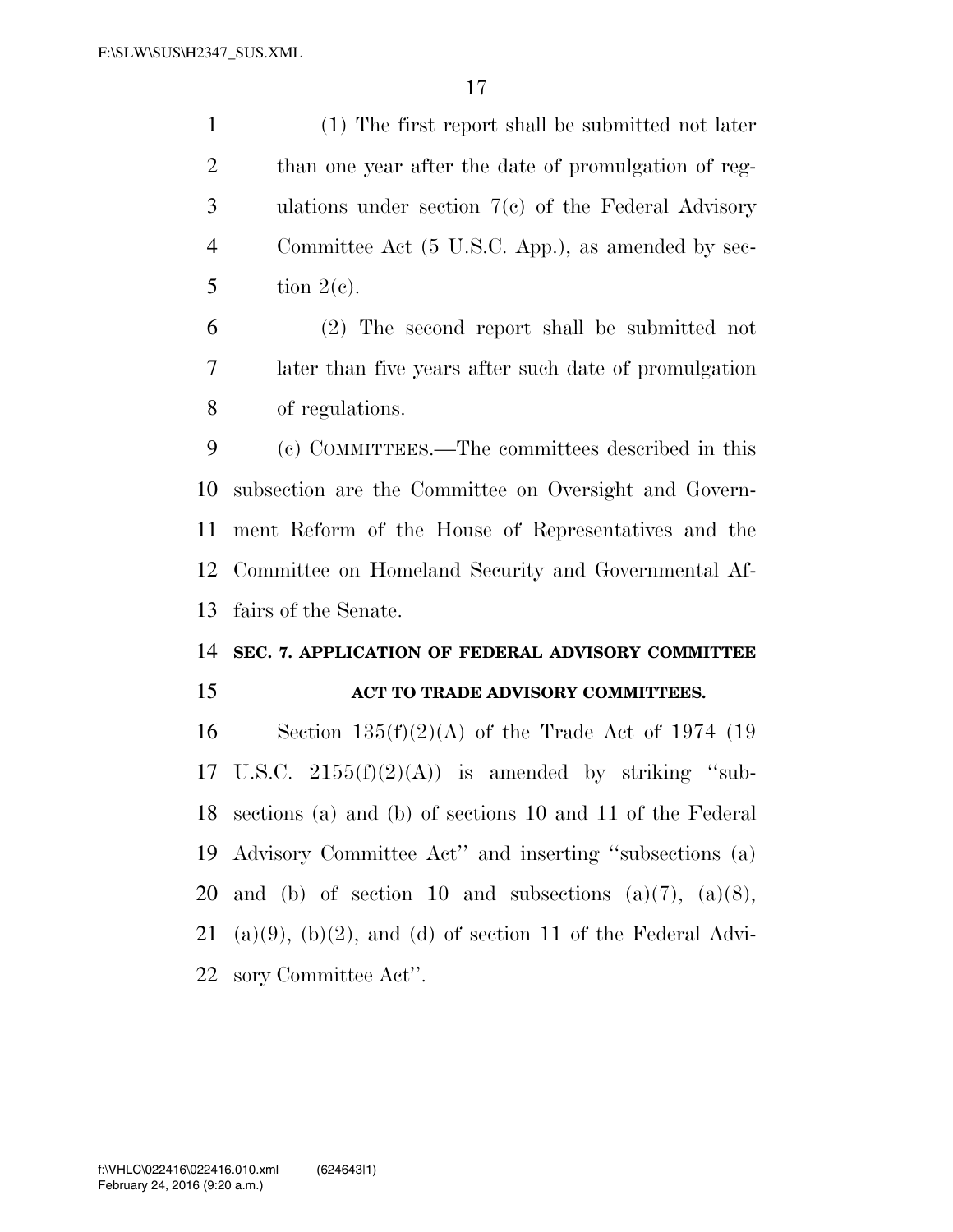#### **SEC. 8. DEFINITIONS.**

 Section 3 of the Federal Advisory Committee Act (5 U.S.C. App.) is amended by adding at the end the fol-lowing new paragraph:

5 "(5) The term 'special Government employee' 6 has the meaning given that term in section  $202(a)$ of title 18, United States Code.''.

#### **SEC. 9. TECHNICAL AND CONFORMING AMENDMENTS.**

 Section 7(d)(1) of the Federal Advisory Committee Act (5 U.S.C. App.) is amended—

 (1) in subparagraph (A), by striking ''the rate specified for GS–18 of the General Schedule under section 5332'' and inserting ''the rate for level IV of the Executive Schedule under section 5315''; and

15 (2) in subparagraph  $(C)(i)$ , by striking "handi- capped individuals (within the meaning of section 501 of the Rehabilitation Act of 1973 (29 U.S.C. 794))'' and inserting ''individuals with disabilities (as defined in section 7(20) of the Rehabilitation Act 20 of 1973  $(29 \text{ U.S.C. } 705(20)))$ ".

### **SEC. 10. EFFECTIVE DATE.**

 This Act shall take effect 30 days after the date of the enactment of this Act.

#### **SEC. 11. NO ADDITIONAL FUNDS AUTHORIZED.**

 No additional funds are authorized to carry out the requirements of this Act and the amendments made by